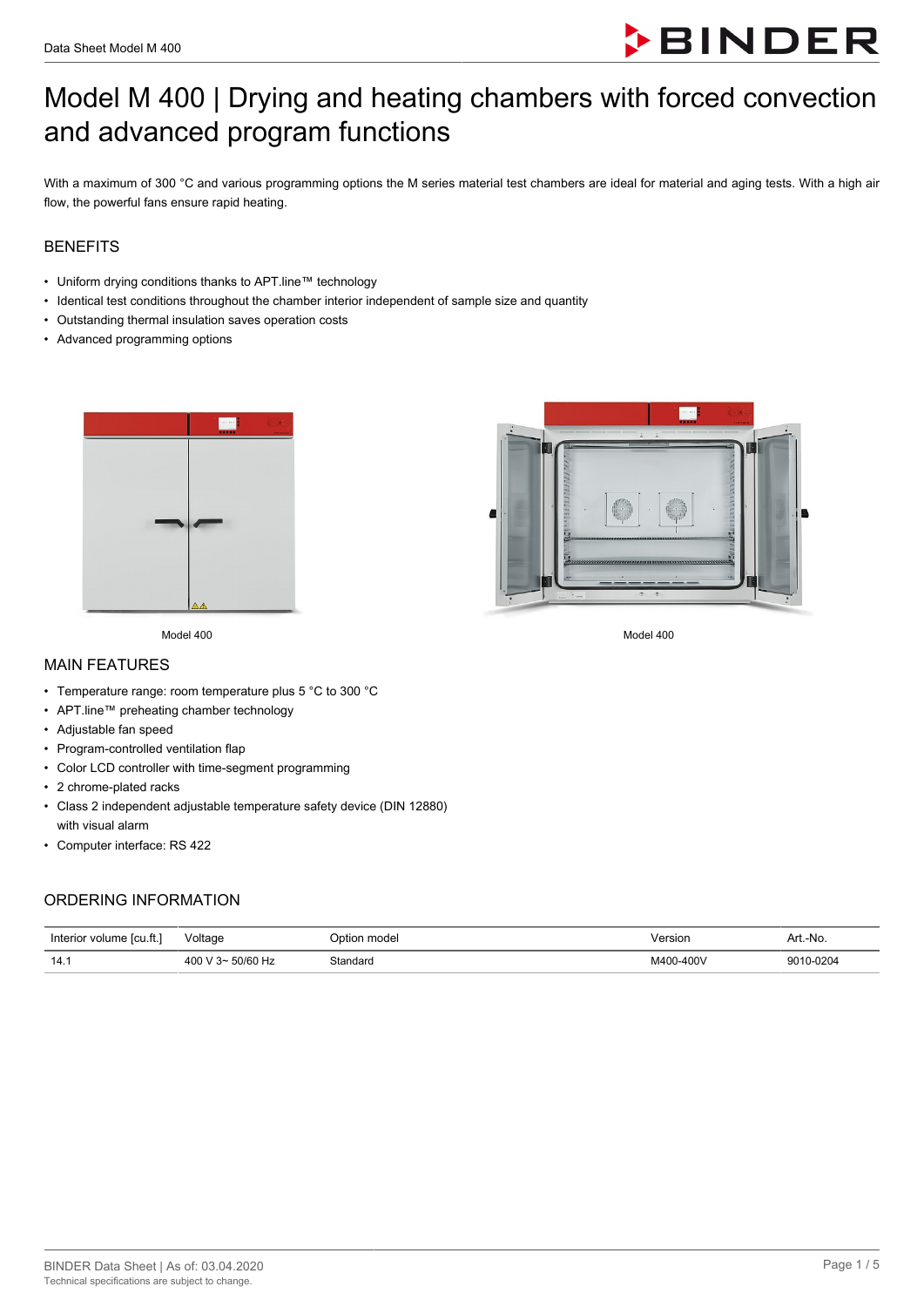

## TECHNICAL DATA

| Description                                              | M400-400V <sup>1</sup> |
|----------------------------------------------------------|------------------------|
| Article Number                                           | 9010-0204              |
| Performance Data Temperature                             |                        |
| Temperature range 5 °C above ambient temperature to [°C] | 300                    |
| Temperature variation at 150 °C [± K]                    | 1.5                    |
| Temperature fluctuation at 150 °C [± K]                  | 0.3                    |
| Heating-up time to 150 °C [min]                          | 18                     |
| Recovery time after 30 seconds door open at 150 °C [min] | 3                      |
| Air change data                                          |                        |
| Air change (approx.) at 150 °C [x/h]                     | 54                     |
| <b>Electrical data</b>                                   |                        |
| Rated Voltage [V]                                        | 400                    |
| Power frequency [Hz]                                     | 50/60                  |
| Nominal power [kW]                                       | 3.4                    |
| Phase (Nominal voltage)                                  | $3-$                   |
| Measures                                                 |                        |
| Interior volume [cu.ft.]                                 | 14.1                   |
| Net weight of the unit (empty) [lbs]                     | 381                    |
| Permitted load [lbs]                                     | 198                    |
| Load per rack [lbs]                                      | 77                     |
| Wall clearance back [in]                                 | 6.3                    |
| Wall clearance sidewise [in]                             | 3.94                   |
| <b>Internal Dimensions</b>                               |                        |
| Width [in]                                               | 39.4                   |
| Height [in]                                              | 31.52                  |
| Depth [in]                                               | 20.09                  |
| Housing dimensions not incl. fittings and connections    |                        |
| Width net [in]                                           | 48.7                   |
| Height net [in]                                          | 46.9                   |
| Depth net [in]                                           | 31.32                  |
| Environment-specific data                                |                        |
| Energy consumption at 150 °C [Wh/h]                      | 1200                   |
| <b>Fixtures</b>                                          |                        |
| Number of shelves (std./max.)                            | 2/10                   |

1 All technical data is specified for unloaded units with standard equipment at an ambient temperature of +22 °C ±3 °C and a power supply voltage fluctuation of ±10 %. The temperature data is determined in accordance to BINDER factory standard following DIN 12880, observing the recommended wall clearances of 10 % of the height, width, and depth of the inner chamber. Technical data refers to 100 % fan speed. All indications are average values, typical for units produced in series. We reserve the right to change technical specifications at any time.

## DIMENSIONS INCL. FITTINGS AND CONNECTIONS [MM]

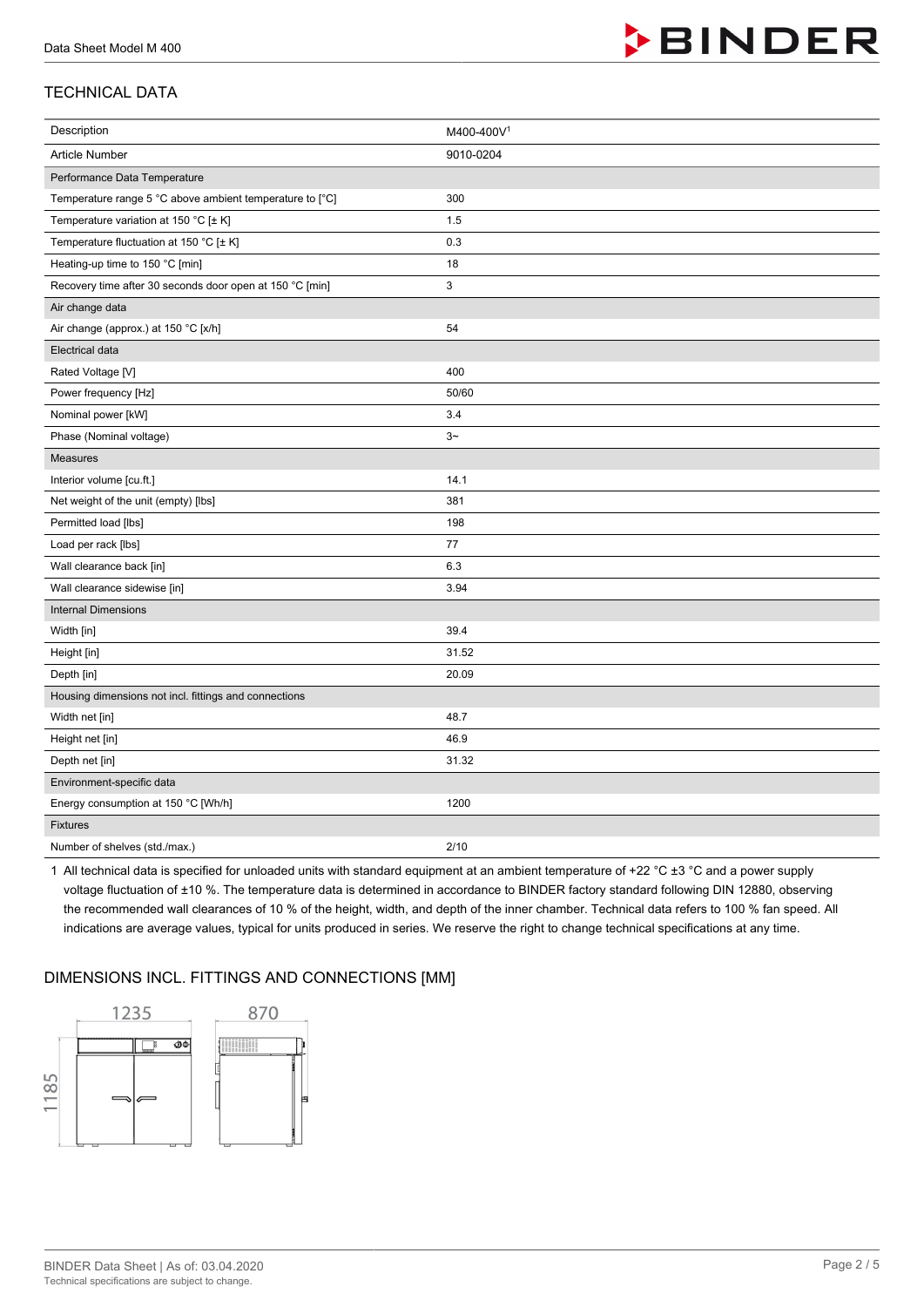#### OPTIONS

| Designation                             | Description                                                                                             | $\star$                  | Art.-No.  |
|-----------------------------------------|---------------------------------------------------------------------------------------------------------|--------------------------|-----------|
|                                         | back                                                                                                    |                          |           |
|                                         | $10 \text{ mm}$                                                                                         | 01                       | 8012-1287 |
|                                         | 30 mm                                                                                                   | 01                       | 8012-1371 |
|                                         | 50 mm                                                                                                   | 01                       | 8012-1387 |
|                                         | left                                                                                                    |                          |           |
|                                         | $10 \text{ mm}$                                                                                         | 01                       | 8012-1280 |
|                                         | 30 mm                                                                                                   | 01                       | 8012-1363 |
|                                         | 50 mm                                                                                                   | 01                       | 8012-1379 |
| Access port with silicone               | 100 mm                                                                                                  | 01, 11                   | 8012-1511 |
| plug                                    | right                                                                                                   |                          |           |
|                                         | $10 \text{ mm}$                                                                                         | 01                       | 8012-1273 |
|                                         | 30 mm                                                                                                   | 01                       | 8012-1358 |
|                                         | 50 mm                                                                                                   | 01                       | 8012-1375 |
|                                         | 100 mm                                                                                                  | 01, 11                   | 8012-1508 |
|                                         | top                                                                                                     |                          |           |
|                                         | $10 \text{ mm}$                                                                                         | 01                       | 8012-1266 |
|                                         | 30 mm                                                                                                   | 01                       | 8012-1367 |
|                                         | 50 mm                                                                                                   | 01                       | 8012-1383 |
| Analog output 4-20 mA                   | for temperature values (output not adjustable)                                                          | $\overline{\phantom{0}}$ | 8012-0480 |
| Calibration certificate,<br>expanded    | for temperature; for extending the measurement in center of chamber to include another test temperature | ÷,                       | 8012-1123 |
|                                         | for temperature, measurement in center of chamber at specified temperature                              | ÷,                       | 8012-1142 |
| Calibration certificate,                | temperature measurement incl. certificate and 27 measuring points at specified temperature              | ÷,                       | 8012-1601 |
| temperature                             | temperature measurement incl. certificate, 15-18 measuring points at specified temperature              | ÷,                       | 8012-1580 |
|                                         | temperature measurement incl. certificate, 9 measuring points at specified temperature                  | ÷.                       | 8012-1559 |
| Door gasket                             | made of FKM, silicone-free                                                                              | 03                       | 8012-1312 |
| Door lock                               | lockable door handle                                                                                    | $\overline{\phantom{0}}$ | 8012-1256 |
| <b>HEPA</b> air filter                  | On fresh air supply for unit; filter classification H14 (acc. to. EN 1822-1:2009, > 99.995% at 0.3 µm)  | $\overline{\phantom{0}}$ | 8012-0222 |
| Inner chamber,<br>reinforced            | including 2 reinforced racks                                                                            | ۰                        | 8012-0342 |
| Lockable controller<br>keyboard         | Lockable controller keyboard with key-operated switch                                                   |                          | 8012-0529 |
| Measurement of air<br>exchange rate     | in accordance with ASTM D5374, definition and protocol according to ambient temperature                 |                          | 8012-1199 |
| Pt 100 temperature<br>sensor            | additional flexible Pt 100, interior, for displaying the temperature on the unit display                |                          | 8012-0334 |
| Viewing window and<br>interior lighting | viewing window in each door, 290 x 470 mm, and 30 W interior lighting                                   |                          |           |
|                                         | 400 V option model                                                                                      |                          | 8012-0061 |

\* Notes › See last page

## ACCESSORIES

| Designation                            | Description                                                                                                                                                    | $\star$ | Art.-No.  |
|----------------------------------------|----------------------------------------------------------------------------------------------------------------------------------------------------------------|---------|-----------|
| APT-COM™ 4 BASIC-<br>Edition           | for simple logging and documentation requirements with up to 5 networked units.                                                                                |         |           |
|                                        | version 4, BASIC edition                                                                                                                                       | 19      | 9053-0039 |
| APT-COM™ 4 GLP-<br>Edition             | for working under GLP-compliant conditions. Measured values are documented in a tamper-proof way in line with<br>the requirements of FDA Regulation 21 CFR 11. |         |           |
|                                        | version 4, GLP edition                                                                                                                                         | 19      | 9053-0042 |
| APT-COM™ 4<br>PROFESSIONAL-<br>Edition | convenient unit and user management built on the BASIC edition. Suitable for networking up to 100 units.                                                       |         |           |
|                                        | version 4, PROFESSIONAL edition                                                                                                                                | 19      | 9053-0040 |

\* Notes › See last page



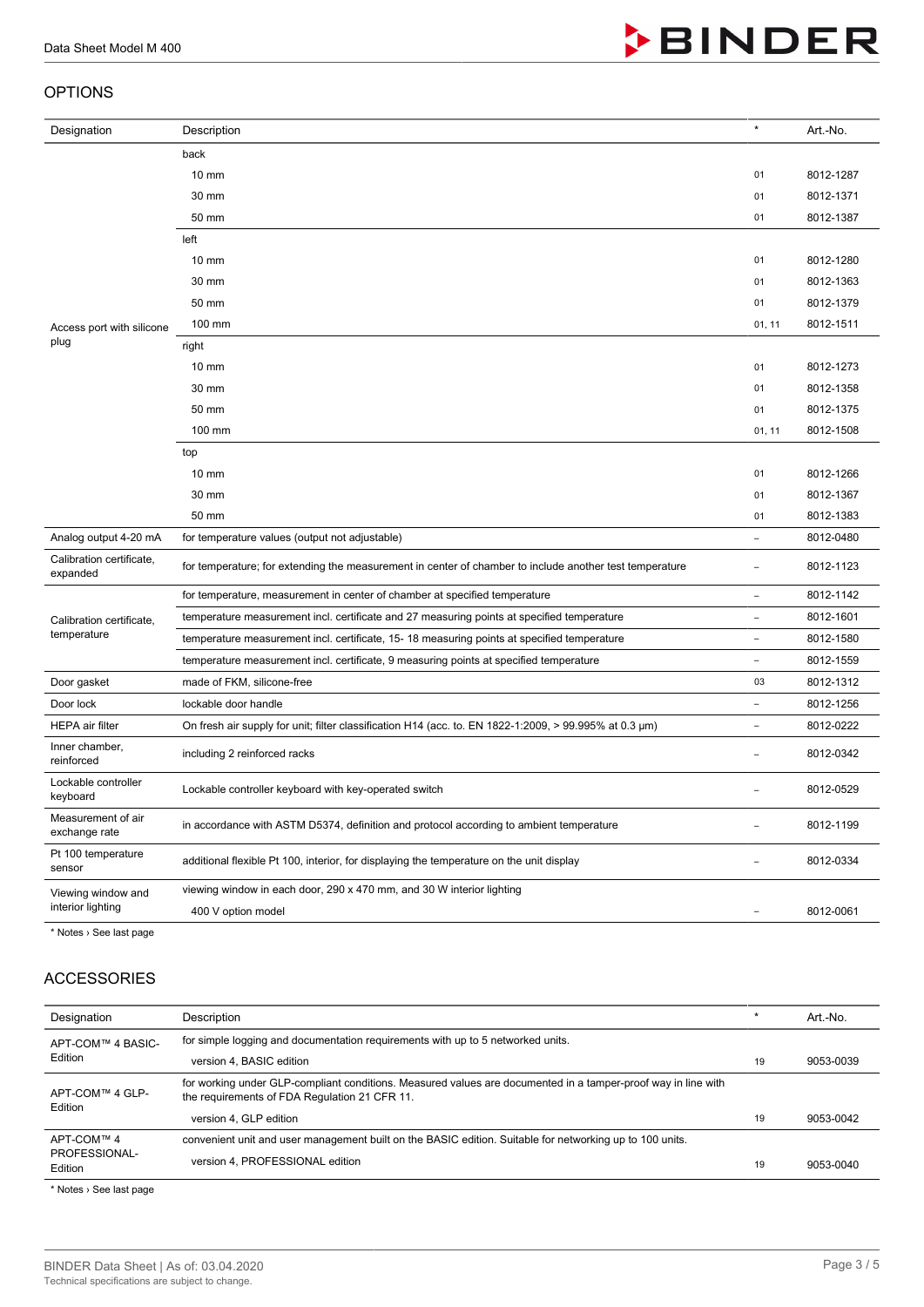

| Designation             | Description                                                                                                                                                                                                                                                           | $\star$ | Art.-No.  |
|-------------------------|-----------------------------------------------------------------------------------------------------------------------------------------------------------------------------------------------------------------------------------------------------------------------|---------|-----------|
| Data Logger Kit         | T 350: For continuous temperature logging from 0 °C to 350 °C; kit includes 1 data logger, Pt 100 sensor with 2 m<br>extension cable and 1 magnetic fixture for mounting to the BINDER unit                                                                           |         | 8012-0714 |
| Data Logger Software    | LOG ANALYZE software kit, configuration and evaluation software for all BINDER Data Logger Kits (incl. USB data<br>cable)                                                                                                                                             |         | 8012-0821 |
| pH-neutral detergent    | concentrated, for gentle remove of residual contaminants; 1 kg                                                                                                                                                                                                        |         | 1002-0016 |
| Qualification documents | IQ/OQ documents – supporting documents for validation performed by customers, consisting of: IQ/OQ checklists<br>incl. calibration quide and comprehensive unit documentation; parameters: temperature, $CO2$ , $O2$ , pressure,<br>depending on unit                 |         |           |
|                         | Digital in PDF format                                                                                                                                                                                                                                                 |         | 7057-0001 |
|                         | Hard copy inside folder                                                                                                                                                                                                                                               |         | 7007-0001 |
|                         | IQ/OQ/PQ documents – supporting documents for validation performed by customers, according to customer<br>requirements, PQ section added to qualification folder IQ/OQ; parameters: temperature, CO <sub>2</sub> , O <sub>2</sub> – or pressure,<br>depending on unit |         |           |
|                         | Digital in PDF format                                                                                                                                                                                                                                                 |         | 7057-0005 |
|                         | Hard copy inside folder                                                                                                                                                                                                                                               |         | 7007-0005 |
| Rack                    | chrome plated                                                                                                                                                                                                                                                         |         | 6004-0005 |
|                         | stainless steel                                                                                                                                                                                                                                                       |         | 6004-0011 |
| Rack accessories        | fasteners (1 set of 4) for additional security of racks                                                                                                                                                                                                               |         | 8012-0531 |
| Rack, reinforced        | stainless steel, with fasteners (1 set of 4)                                                                                                                                                                                                                          | ۰       | 8012-0346 |
| Rubber pads             | set anti-slip feet                                                                                                                                                                                                                                                    |         | 8012-1887 |
| Shelf, perforated       | Stainless steel                                                                                                                                                                                                                                                       |         | 6004-0032 |
| Table on castors        | stable cart, casters with locking brakes, dimensions: W 1,300 x D 800 x H 780 mm                                                                                                                                                                                      |         | 9051-0019 |

\* Notes › See last page

### SERVICES

| Designation                                     | Description                                                                                                                     | $\star$           | Art.-No.  |
|-------------------------------------------------|---------------------------------------------------------------------------------------------------------------------------------|-------------------|-----------|
| Installation services                           |                                                                                                                                 |                   |           |
| Unit installation                               | Unpacking and setting up of unit, connecting to existing connections, and checking function                                     | 13, 18            | DL10-0100 |
| Unit instructions                               | Unit function instructions for operation and programming of the controller                                                      | 18                | DL10-0500 |
| Preventive maintenance                          |                                                                                                                                 |                   |           |
| Maintenance                                     | Functional testing of all electrical and mechanical components, short calibration, documentation in the<br>maintenance schedule | 14, 18            | DL20-0200 |
| <b>Calibration services</b>                     |                                                                                                                                 |                   |           |
| Measurement of air exchange rate                | including certificate (in accordance with ASTM D5374)                                                                           | 14, 16,<br>17, 18 | DL33-0000 |
|                                                 | Expansion – including certificate, each additional measuring point in center of chamber at specified<br>test temperature        | 14, 16,<br>17, 18 | DL30-0102 |
| Temperature calibration                         | Temperature calibration with 1 measuring point in center of chamber at a specified test temperature,<br>including certificate   | 14, 16,<br>17, 18 | DL30-0101 |
| Temperature measurement, 18<br>measuring points | Temperature measurement with 18 measuring points at a specified test temperature, including<br>certificate                      | 14, 16,<br>17, 18 | DL30-0118 |
| Temperature measurement, 27<br>measuring points | Temperature measurement with 27 measuring points at a specified test temperature, including<br>certificate                      | 14, 16,<br>17, 18 | DL30-0127 |
| Temperature measurement, 9<br>measuring points  | Temperature measurement with 9 measuring points at a specified test temperature, including<br>certificate                       | 14, 16,<br>17, 18 | DL30-0109 |
| <b>Validation services</b>                      |                                                                                                                                 |                   |           |
| Execution of IQ/OQ                              | Execution of IQ/OQ in accordance with qualification folder                                                                      | 15, 18            | DL41-0200 |
| Execution of IQ/OQ/PQ                           | Execution of IQ/OQ/PQ in accordance with qualification folder                                                                   | 15, 18            | DL44-0500 |
| <b>Warranty service</b>                         |                                                                                                                                 |                   |           |
| Warranty extension from 2 to 3 years            | The warranty is extended from 2 to 3 years from the delivery date, wear parts are excluded                                      | ۰                 | DL01-0041 |
| Warranty extension from 2 to 5 years            | The warranty is extended from 2 to 5 years from the delivery date, wear parts are excluded                                      |                   | DL01-0042 |

\* Notes › See last page